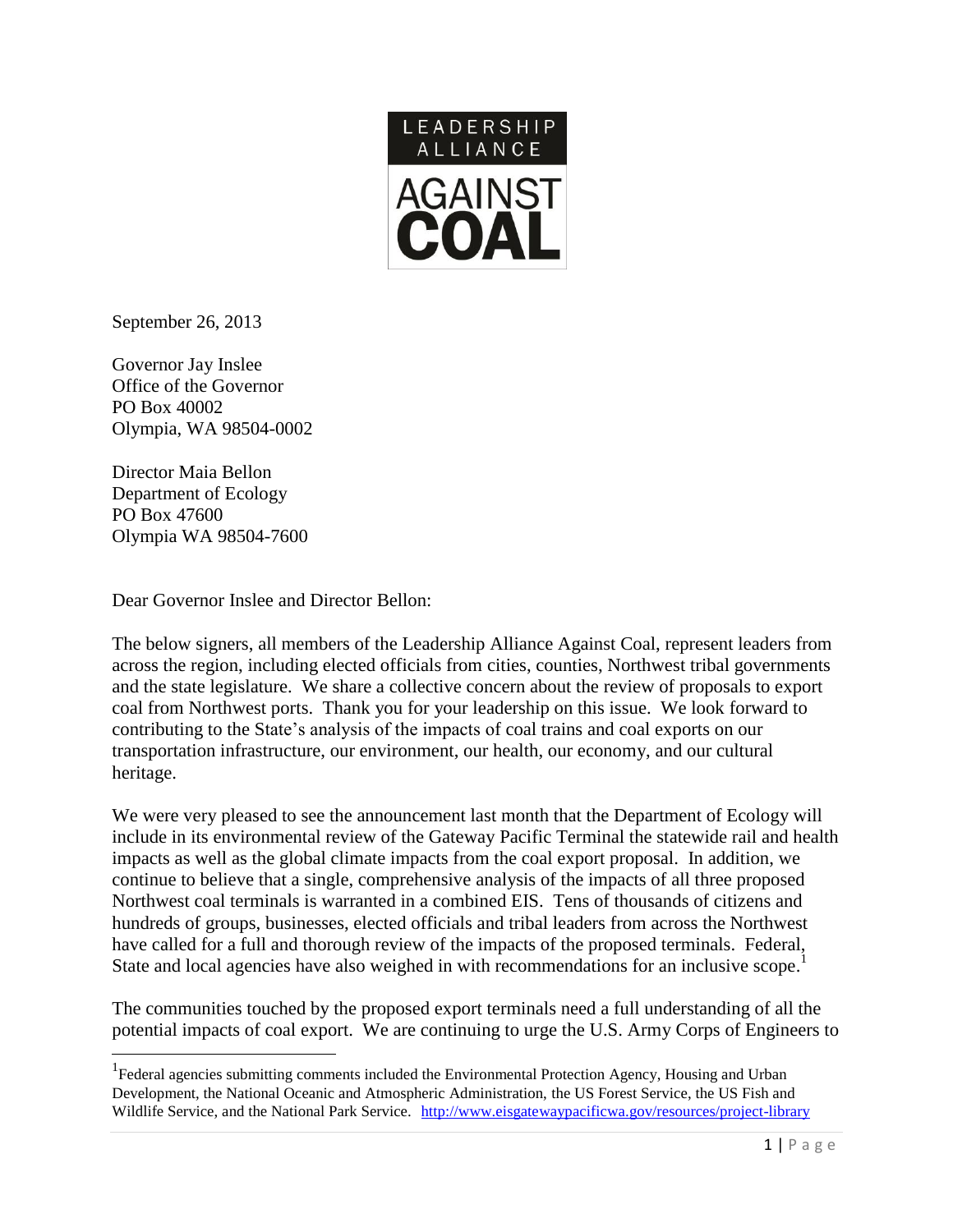reconsider the scope of their analysis and to conduct a programmatic or area-wide EIS for the three coal export terminals currently proposed in Washington and Oregon. We believe it is necessary to consider the three terminals together, in a cumulative impact analysis, in order to understand the full breadth of the impacts. As the lead federal agency, the Corps must ensure a thorough review of all cumulative and indirect impacts.

Thank you again for your leadership on this important issue, and we are looking forward to working with you to ensure that the public health, safety, and welfare of our residents are protected from the negative impacts of coal export.

Sincerely,

Inth

Mayor Arthur Babitz City of Hood River, OR

Mayor Stephen H. Buxbuam City of Olympia, WA

\*Councilmember Nancy Dumas City of Sumner, WA Mayor Dave Earling

\*State Representative Jessyn Farrell State of Washington

Councilmember Jennifer Gregerson City of Mukilteo, WA

Leieffaguttan

Commissioner Katherine Haque-Hausrath City of Helena, MT

\*Councilmember Michael Lilliquist City of Bellingham, WA

Doris McConnell

Councilmember Doris McConnell City of Shoreline, WA

\*Councilmember Joan Bloom

Councilmember Richard Conlin City of Seattle, WA

ci le Frache

City of Edmonds, WA

\*Councilmember Mark Gamba

The H

Mayor Charlie Hales City of Portland, OR

\*State Representative Ruth Kagi State of Washington State Senator Jean Kohl-Wells

\*Council President Randy Lord City of Mukilteo, WA

\*Congressman Jim McDermott State of Washington Mayor Mike McGinn<br>
State of Washington

City of Edmonds, WA Councilmember Tim Burgess City of Seattle, WA

\*Councilmember Rick DeGloria City of Burlington, WA

Chistian Pagan

Deputy Mayor Chris Eggen City of Shoreline, WA

City of Milwaukie, OR Councilmember Jean Godden City of Seattle, WA

Councilmember Will Hall City of Shoreline, WA

Jeanne Robe - Welles

State of Washington

\*Councilmember Kate McBride City of Hood River, OR

 $\Lambda$  mc

City of Seattle, WA